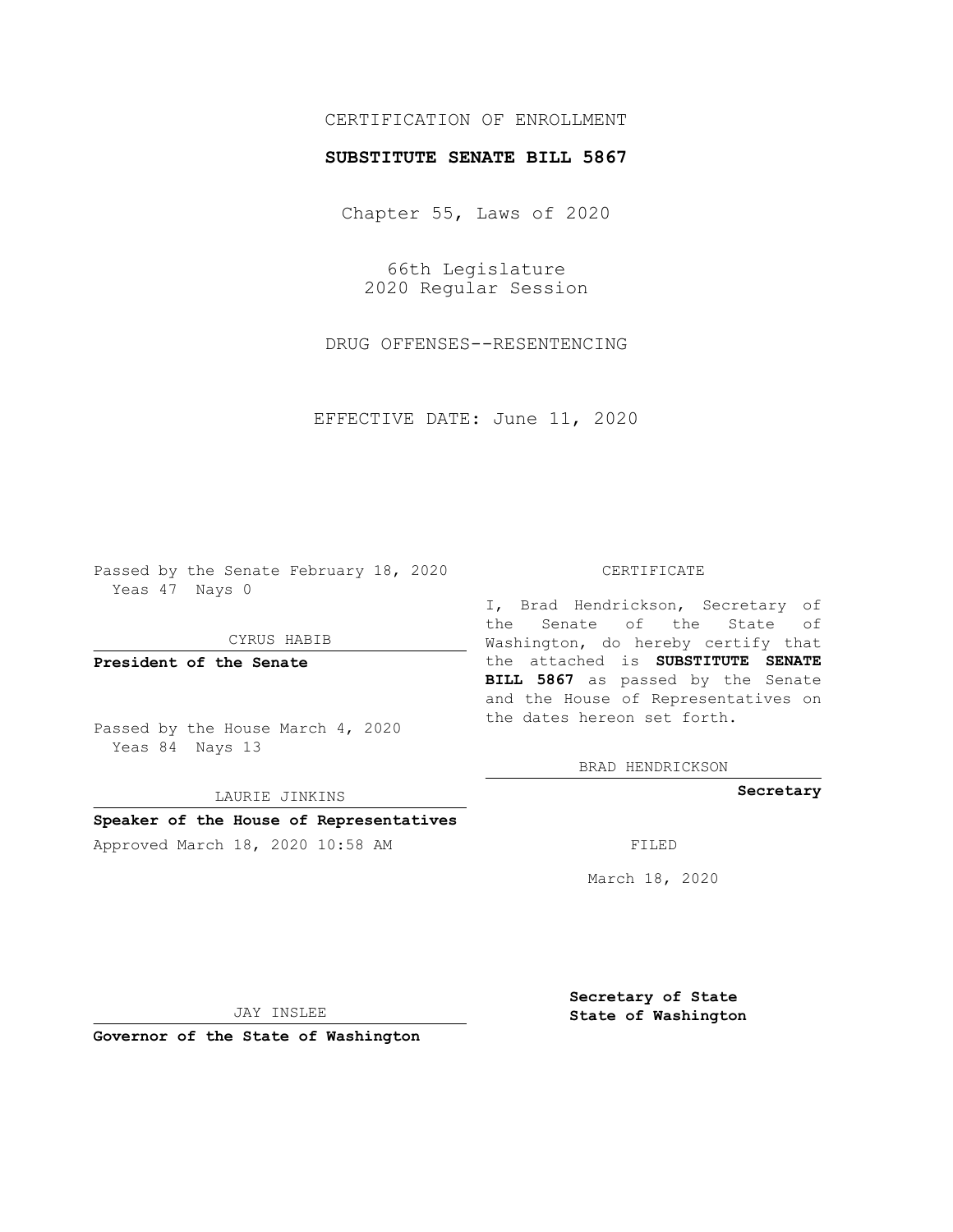### **SUBSTITUTE SENATE BILL 5867**

Passed Legislature - 2020 Regular Session

**State of Washington 66th Legislature 2020 Regular Session**

**By** Senate Law & Justice (originally sponsored by Senators Zeiger, Pedersen, Nguyen, Darneille, Ericksen, Walsh, and Kuderer)

READ FIRST TIME 02/07/20.

 AN ACT Relating to the resentencing of persons convicted of drug offenses; adding a new section to chapter 9.94A RCW; and providing an 3 expiration date.

BE IT ENACTED BY THE LEGISLATURE OF THE STATE OF WASHINGTON:

 NEW SECTION. **Sec. 1.** A new section is added to chapter 9.94A 6 RCW to read as follows:

 (1) Except as provided in subsection (3) of this section, any offender sentenced for a violation of chapter 69.50 or 69.52 RCW that was committed prior to July 1, 2004, and who is serving a term of incarceration for that offense on the effective date of this section, is entitled to a resentencing hearing. The prosecuting attorney for the county in which any offender was sentenced and to whom this section applies must review the sentencing documents. If the offender is serving a term of incarceration for a violation of chapter 69.50 or 69.52 RCW that was committed prior to July 1, 2004, the prosecuting attorney shall, or the offender may, make a motion for relief from sentence to the original sentencing court.

 (2) The sentencing court shall grant the motion if it finds that the offender is serving a sentence for a violation of chapter 69.50 or 69.52 RCW that was committed prior to July 1, 2004, and shall immediately set an expedited date for resentencing. At resentencing,